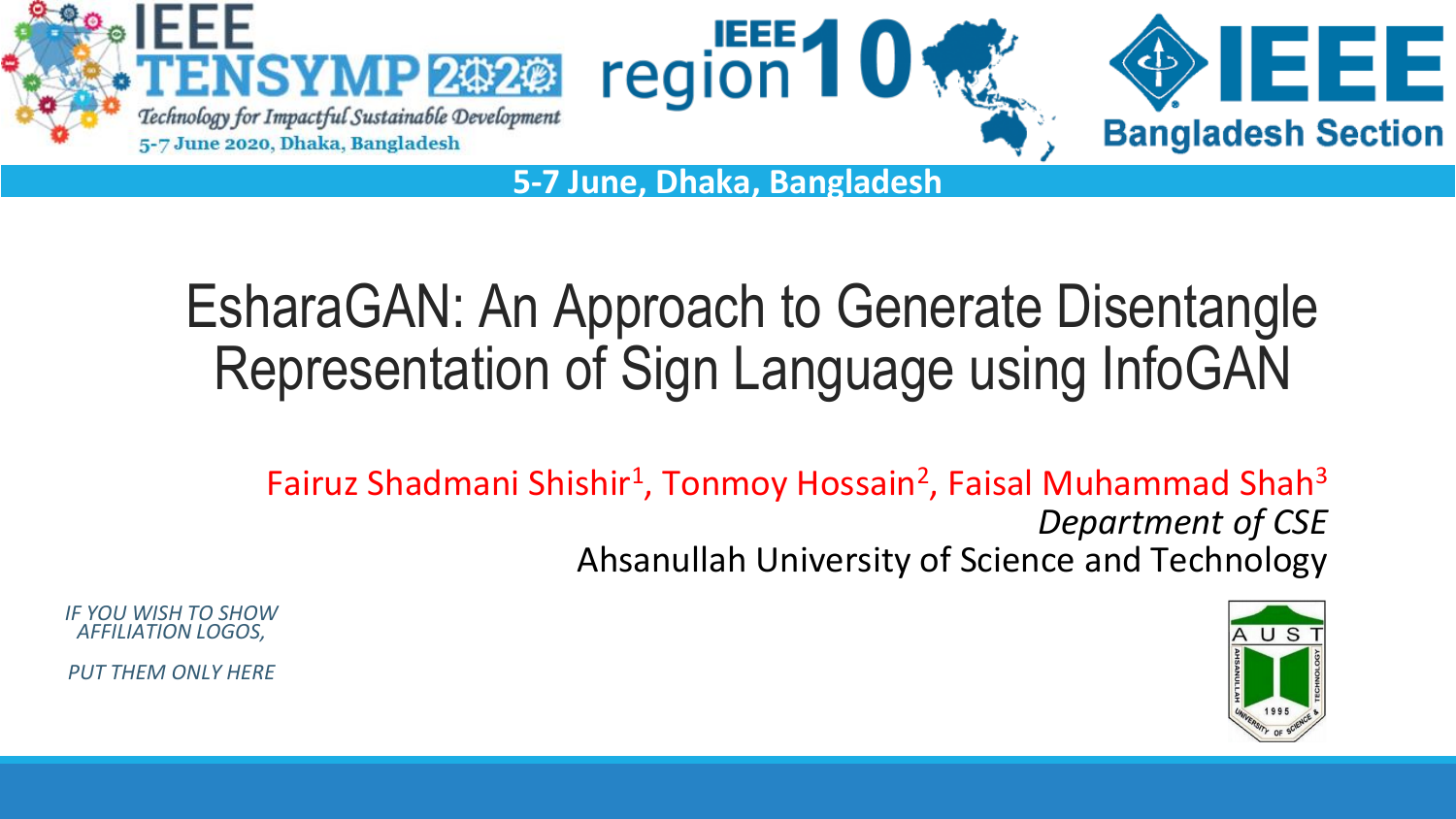





#### **Example 12**

#### **EXA** Motivation

- ▶Background Study
- ⮚Problem Statement
- **Example 18**
- ⮚Proposed Methodology
- **Result Analysis**
- **Example 20 Conclusion**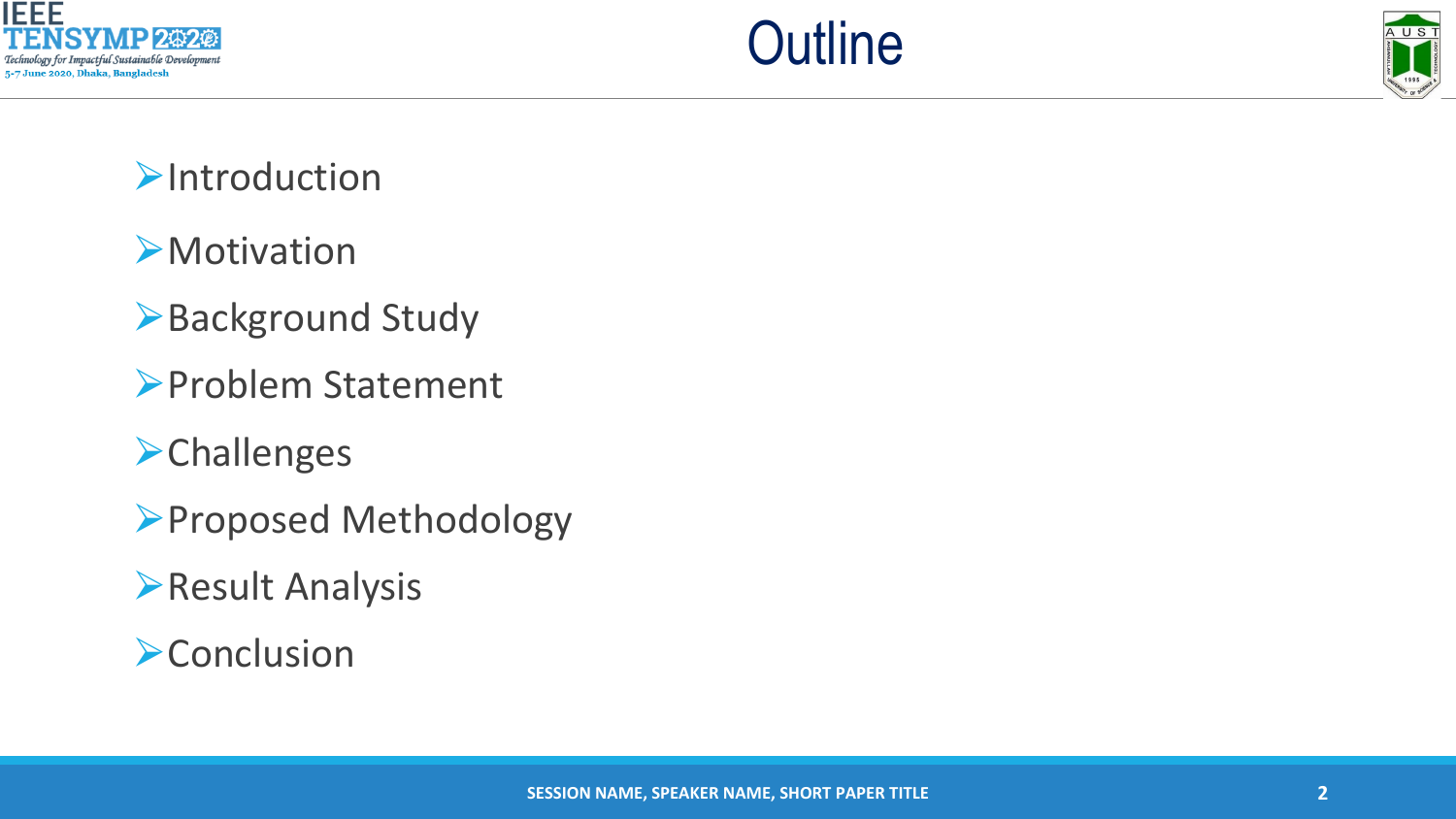



▶ Sign Language is an imperative methods of communicating with deaf people

⮚ Approximately 13 million people in Bangladesh are suffering from irregular degrees of hearing  $loss<sup>[1]</sup>$ 

▶ Bangla Sign Language Controls the Visual–manual modality method

 $\triangleright$  It is important to automatically classify and generate Bangla sign digits for better communication with the deaf people

**► Various types of classification algorithm and neural network model** was employed for this purpose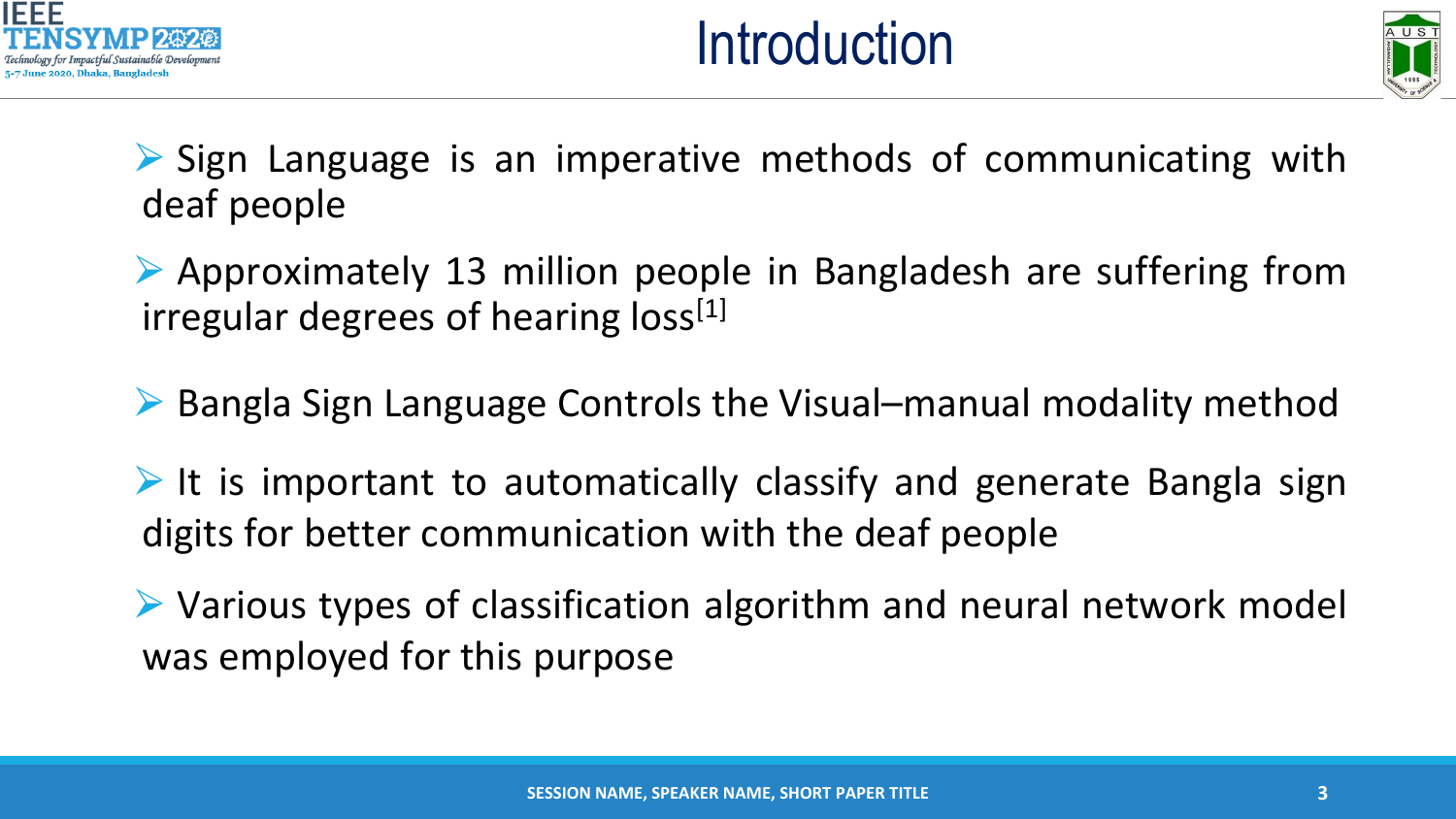



 $\triangleright$  Previously, capsule network was developed for classification<sup>[2]</sup>

- $\triangleright$  For better classification, a large number is needed for the purpose
- $\triangleright$  For this purpose, generation model plays extensive role in developing images aligned with the dataset
- $\triangleright$  EsharaGAN is a Bangla sign digit generation model
- It is based on InfoGAN (Information Maximizing Generative Adversarial Networks)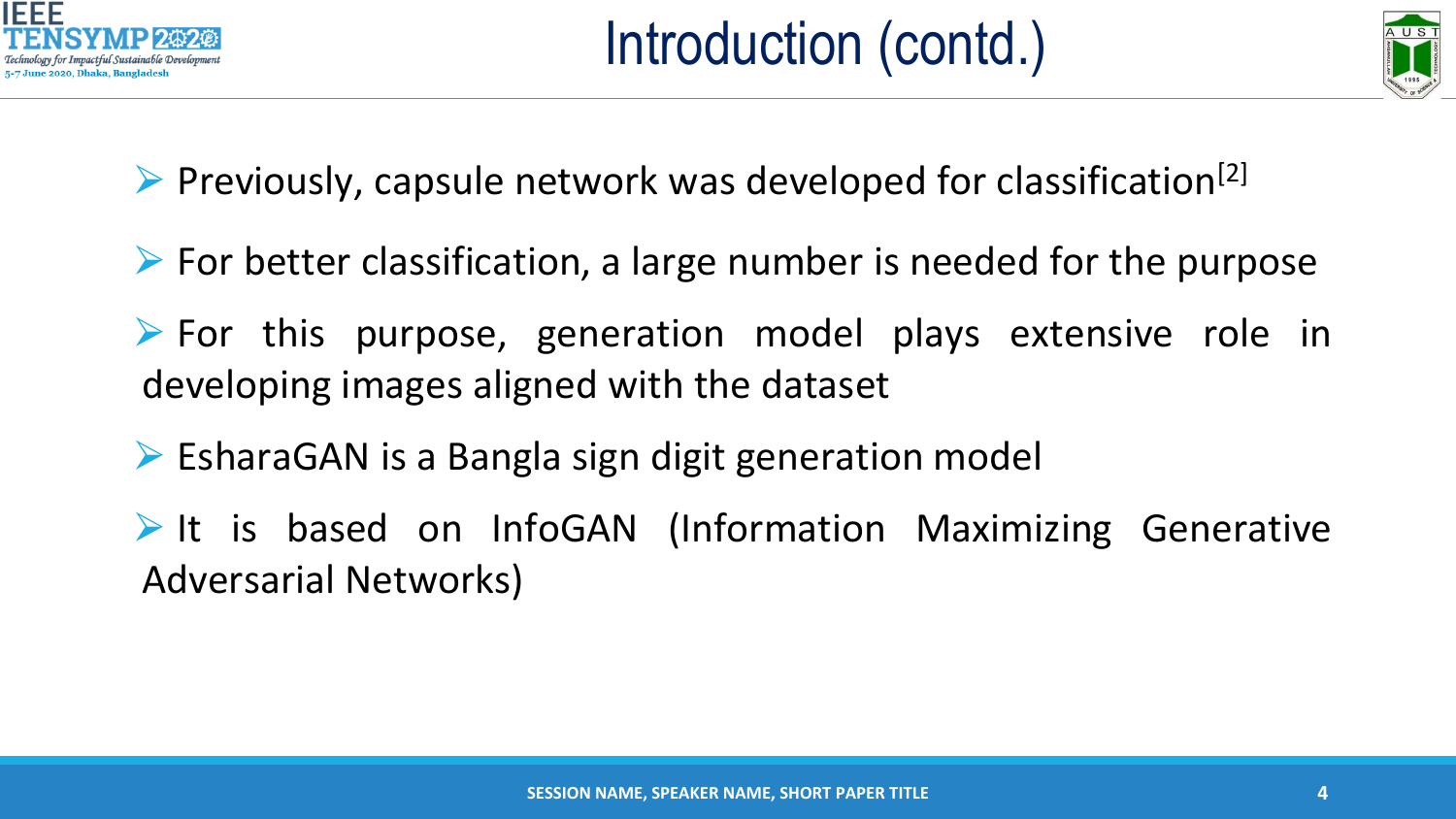



⮚Well adaptation of automated sign digits classification in the perspective of Bangladesh

⮚Developing practical application for the deaf people

 $\triangleright$  On the perspective to the people who are unable speak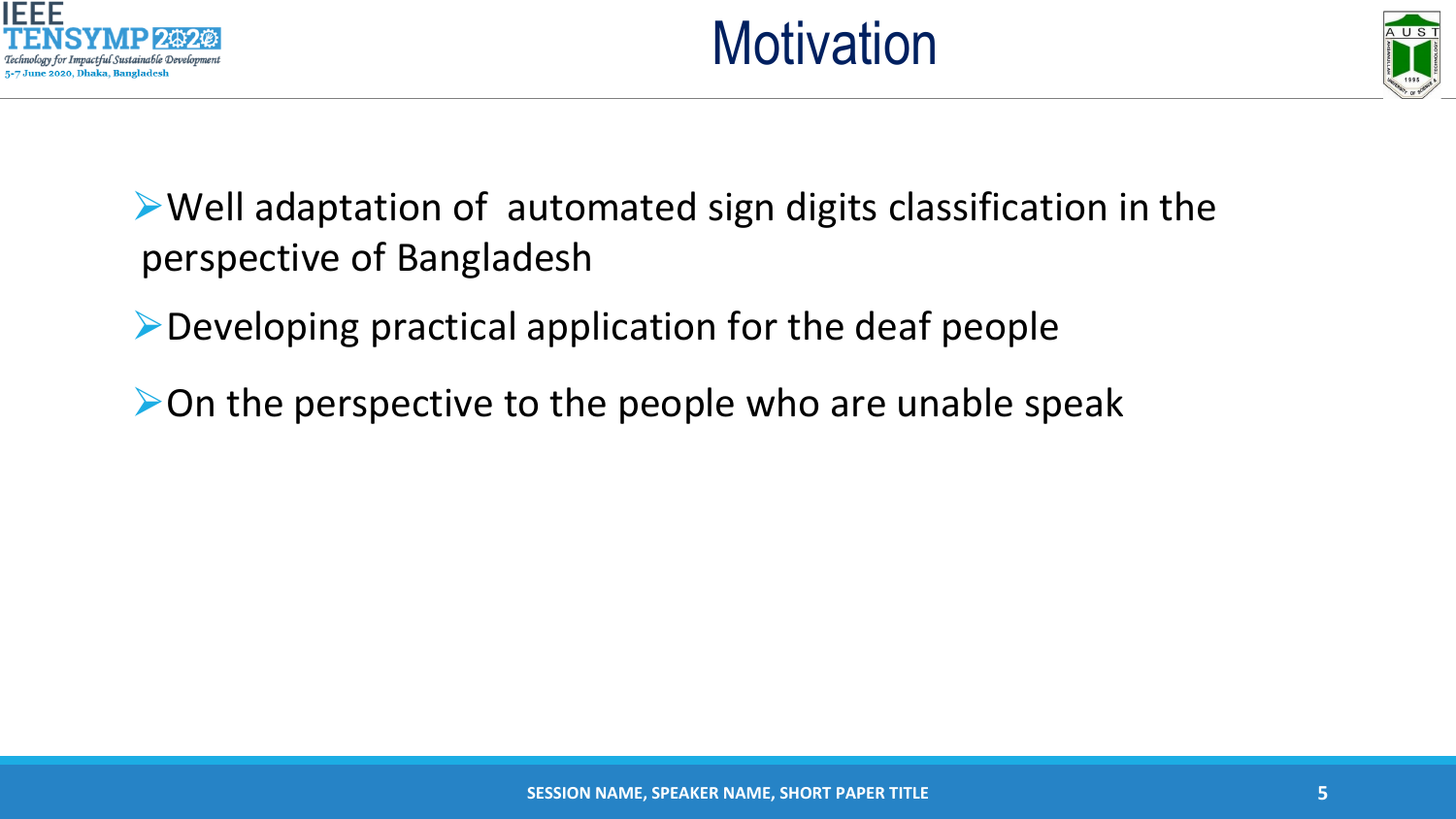



- Kingma et al. proposed a model based on a stochastic variational inference that scales to large dataset<sup>[3]</sup>. It is a lower bound estimator that can minimize the training time and marginal log-likelihood
- ➢ Evtimova et al. implemented a model that intensifies the mutual properties of InfoGAN<sup>[4]</sup>. Providing noise to the input data, this model can stabilize its training time. But sometimes adding unreasonable noise to the data can intensify the loss function and generate more noisy and hazy images from the generator.
- ➢ Gorijala et al. introduced a model called Variational InfoGAN based on varying the visual descriptions by fixing the latent description<sup>[5]</sup>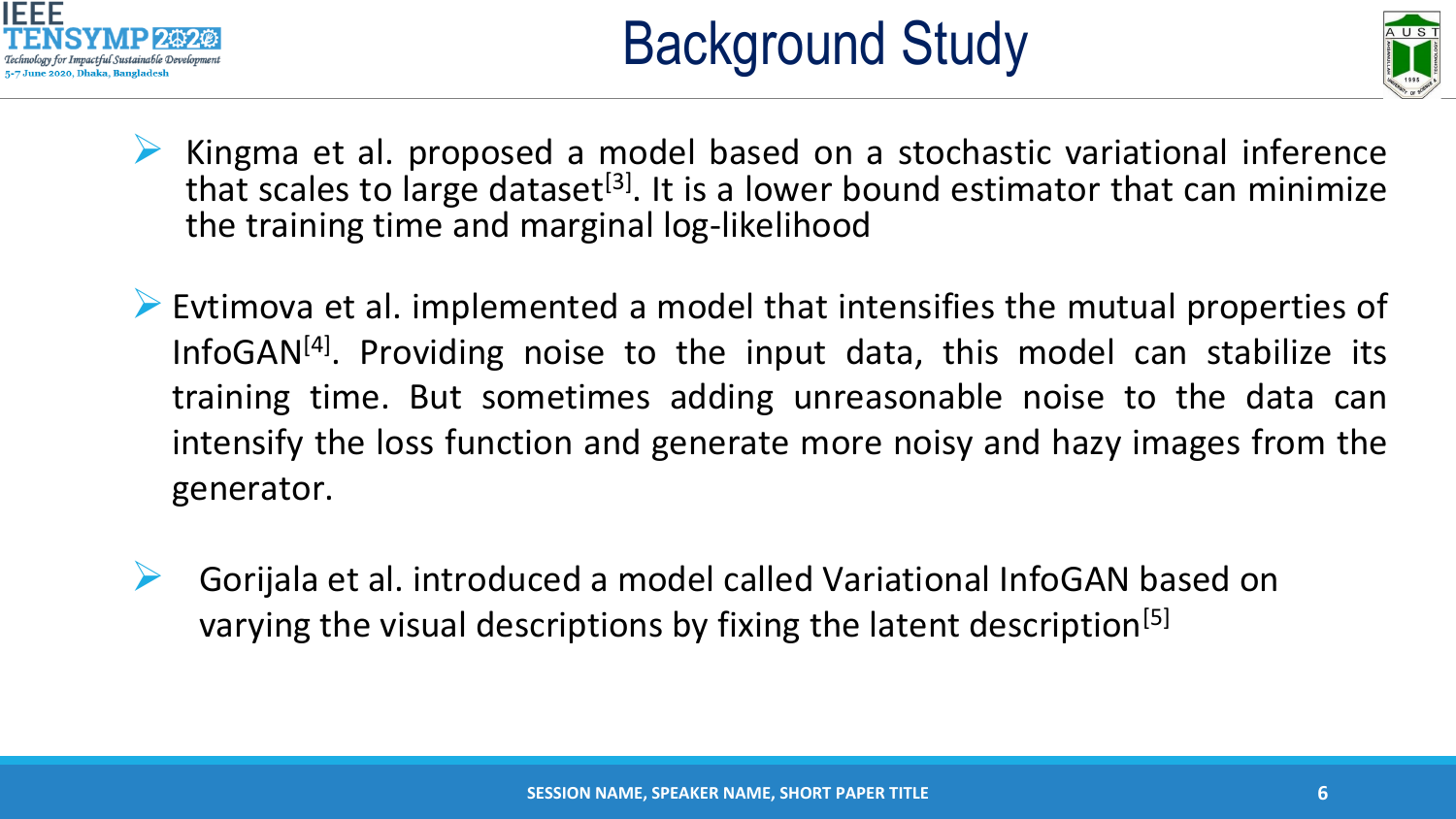



 $\triangleright$  EsharaGAN is developed to generate bangla sign digit

▶ It is developed using InfoGAN (Information Maximizing Generative Adversarial Networks)

⮚Maximising the mutual information between latent variables and observational variables is the fundamental working principle of InfoGAN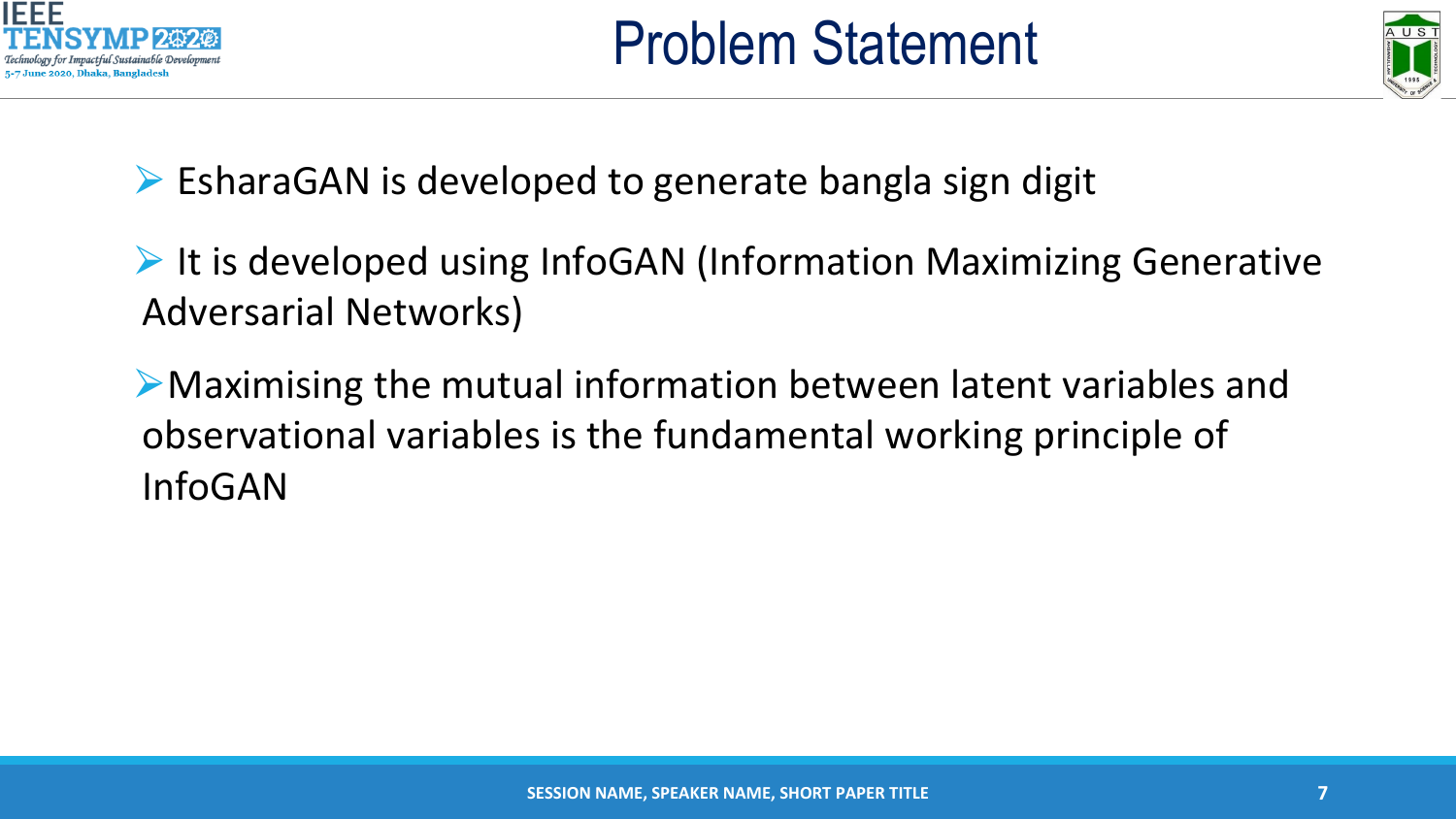





**▶ Absence of Bangla Sign Digit generation Model** 

- ▶ Absence of Density modeling in sign digit dataset.
- ⮚ All the generative models are computationally expensive.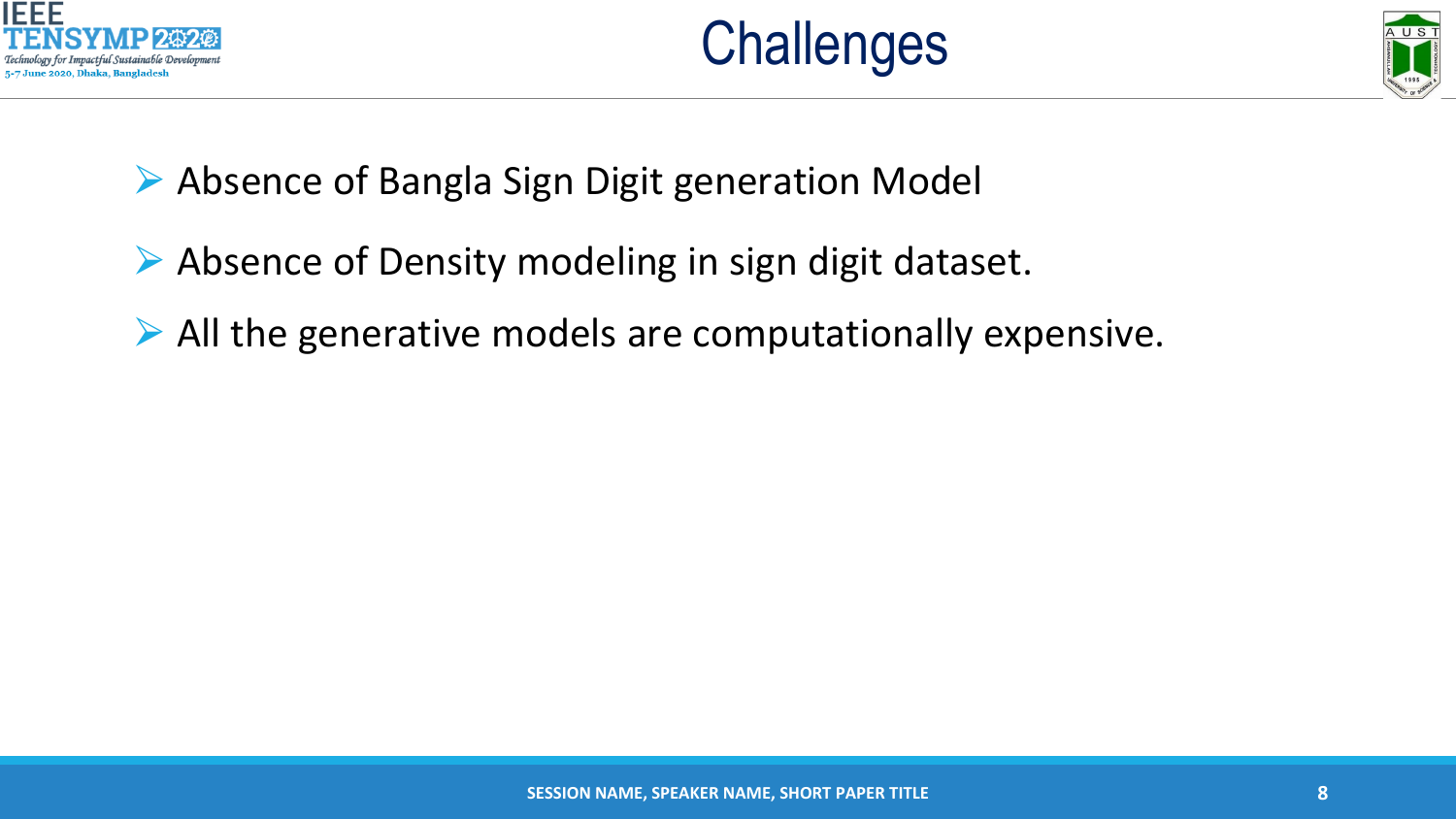



▶ Proposed model is build on InfoGAN model

⮚ InfoGAN maximizes the mutual information between the subset of the latent variables and the actual observations

 $\triangleright$  Ensembled with image processing followed by a modified adversarial network

**► Basic image pre-processing technique is employed to get better** noise-free images and then fed into the proposed network

**►The model constituted 13 network layers with a generator and** discriminator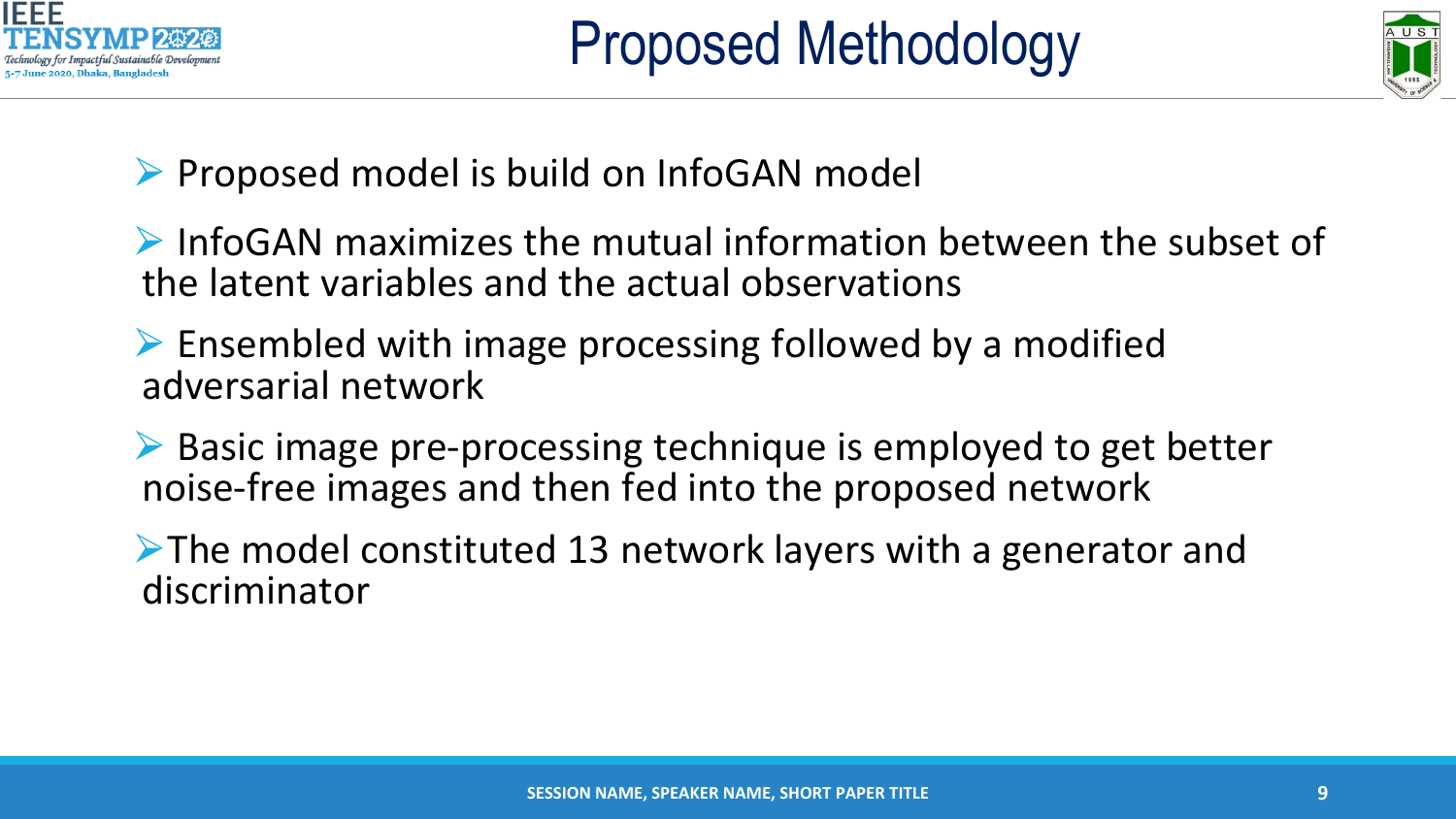

# Proposed Methodology (contd.)





Fig. 1. Proposed Adversarial Network to generate Bangla Sign Digits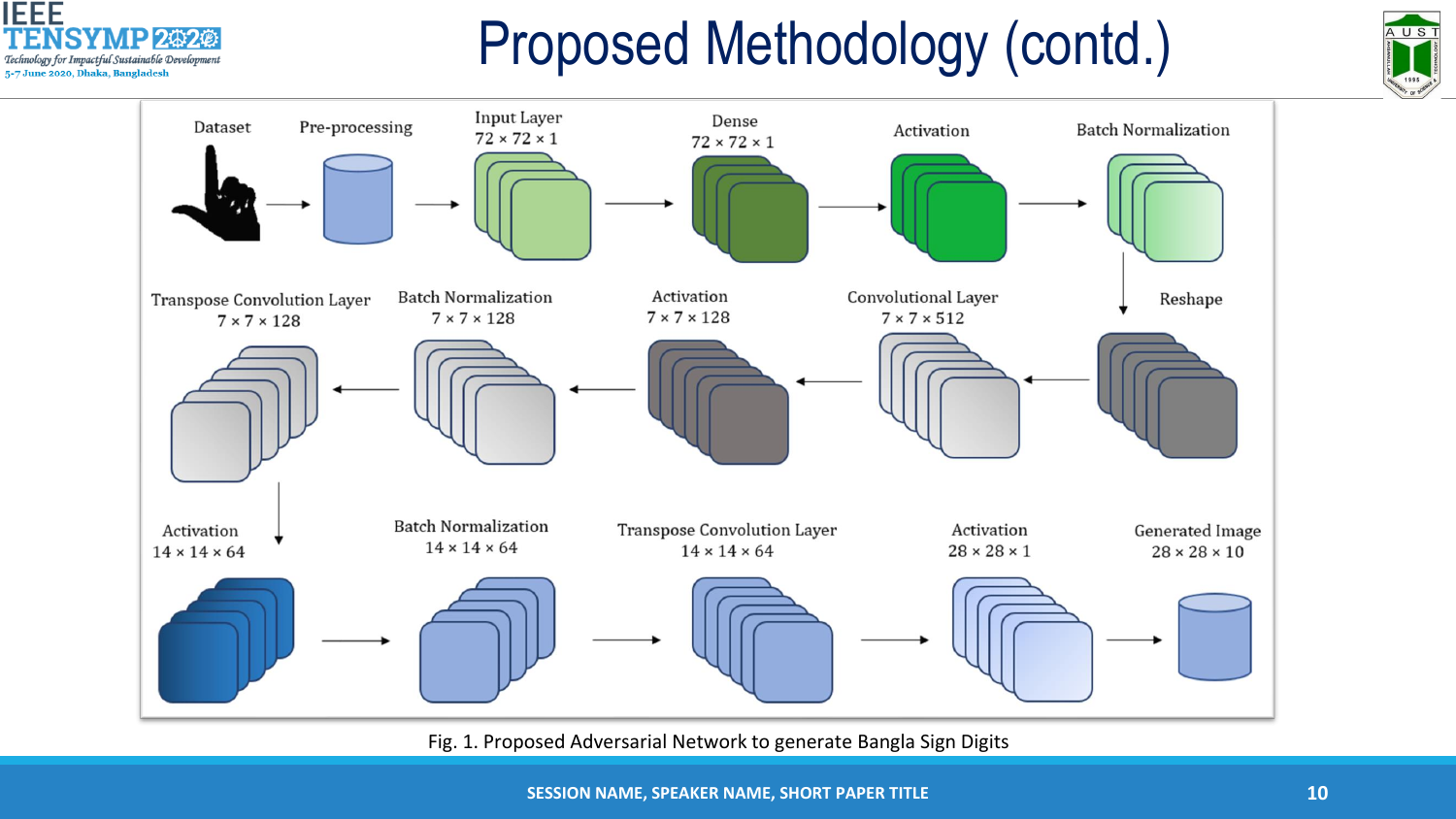



- $\triangleright$  IsharaLipi dataset<sup>[6]</sup> is adopted for the proposed model
- $\triangleright$  Data augmentation such as translation, scaling, rotation etc. is done on the input data
- $\triangleright$  After that, some pre-processing technique is employed to get better input images then fed the images into the network after converting it to a vector
- $\triangleright$  After executing the 13 layers, we get the generated output images from the proposed network architecture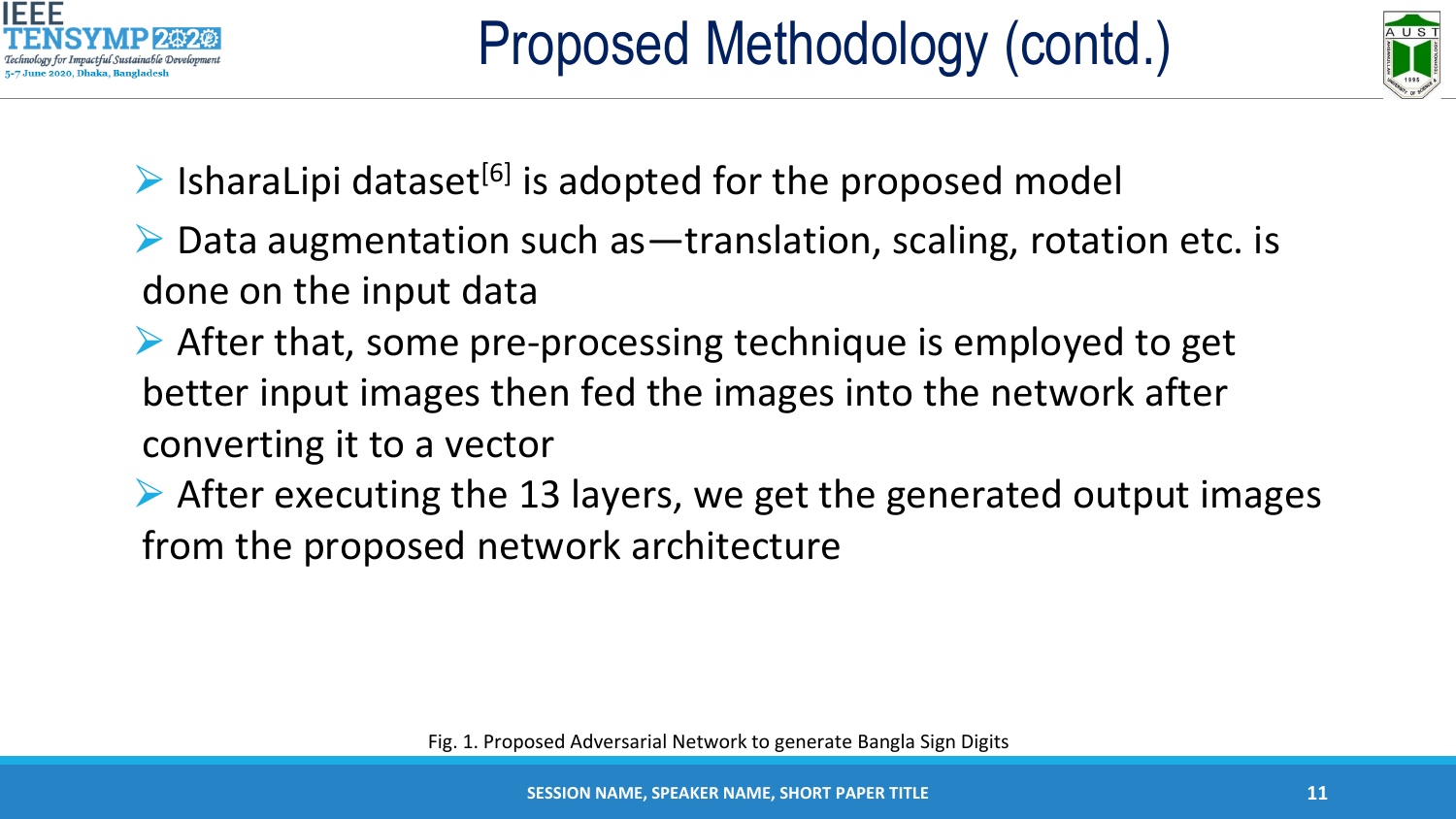



▶We adopted IsharaLipi Dataset for the proposed generative model

- ▶A total of 1000 images partitioning into 10 classes each of 100 images
- **▶All images are converted into 28×28 pixels**
- Images are labeled after binarization
- ▶ Converted the image pixels into a CSV file



Fig. 2. Some images from the IsharaLipi Dataset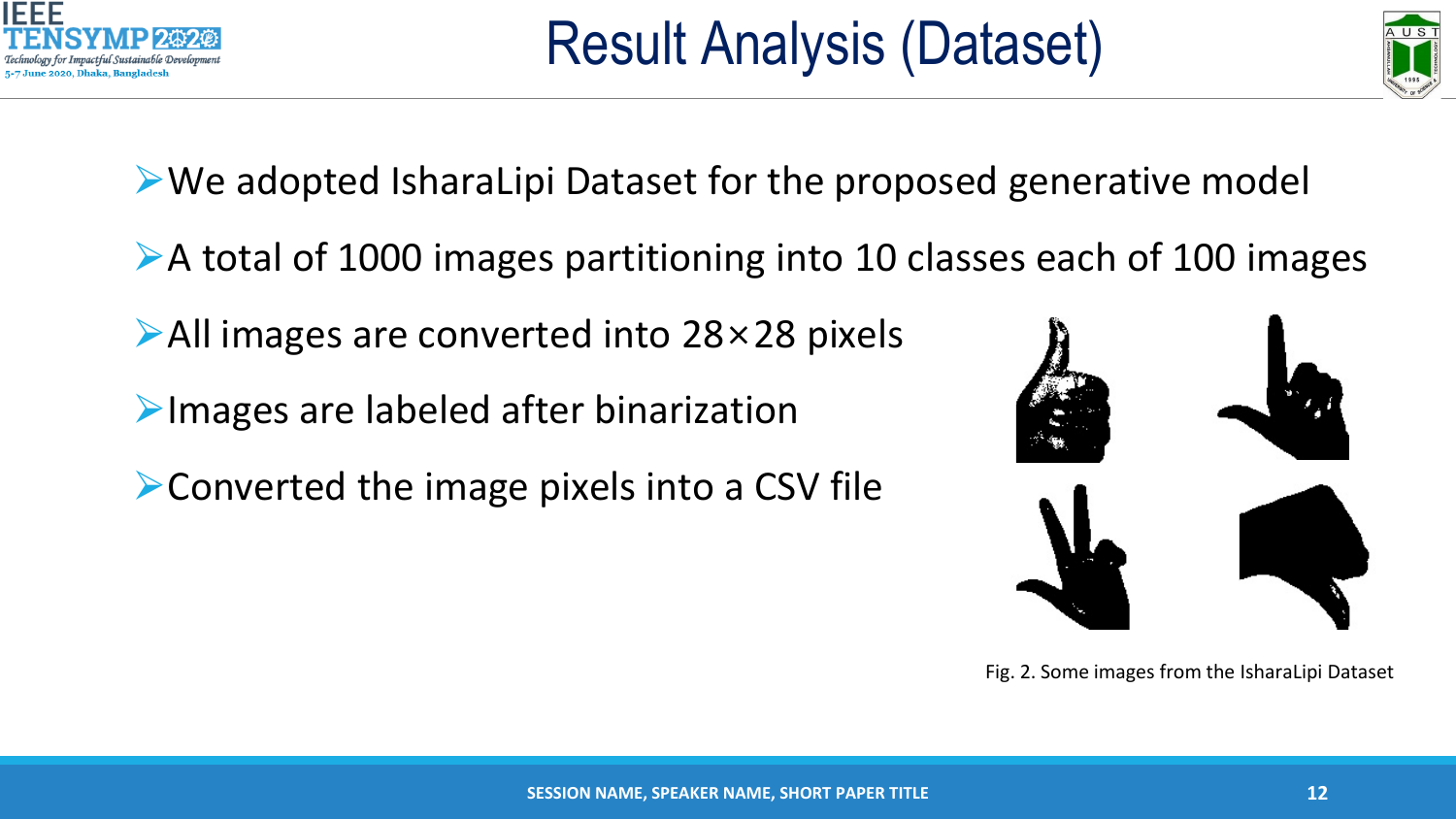



For training the model, we need to set the hyper-parameter of the model accurately

| <b>No</b>      | <b>Hyper-parameter</b>  | <b>Value</b>   |
|----------------|-------------------------|----------------|
|                | Initialization_kernel   | glorot_uniform |
| $\overline{2}$ | Initialization_bias     | <b>Zeros</b>   |
| 3              | Learning_rate           | 0.001          |
|                | Optimizer               | Adam           |
| 5              | <b>Batch size</b>       | 64             |
| 6              | Epoch                   | 10000          |
|                | <b>Latent Dimension</b> | 62             |

Table I: Hyper-parameter of the proposed architecture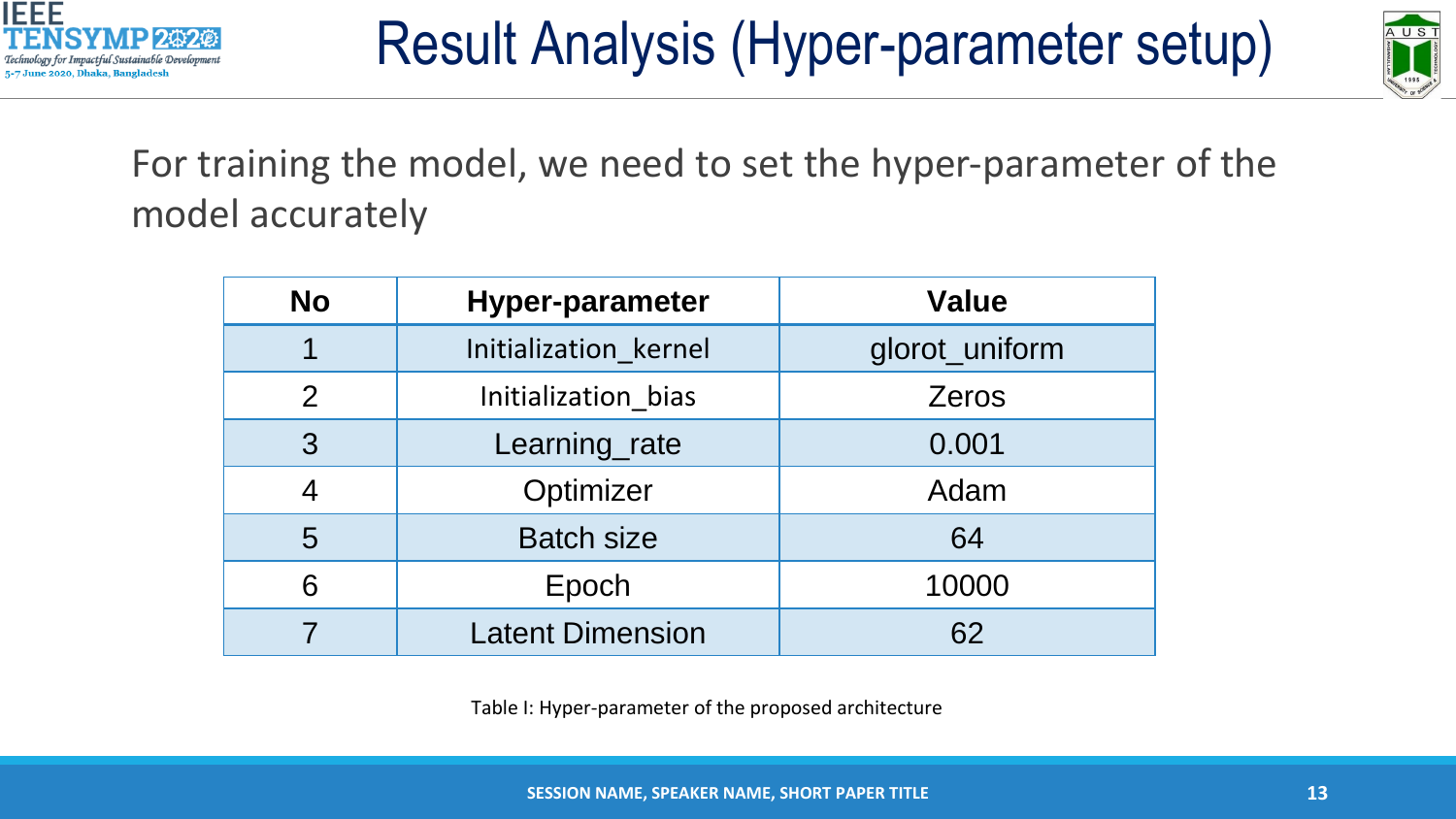



For the evaluation of the model, a loss function is generated from the model



Fig. 3. Loss function curve of the proposed architecture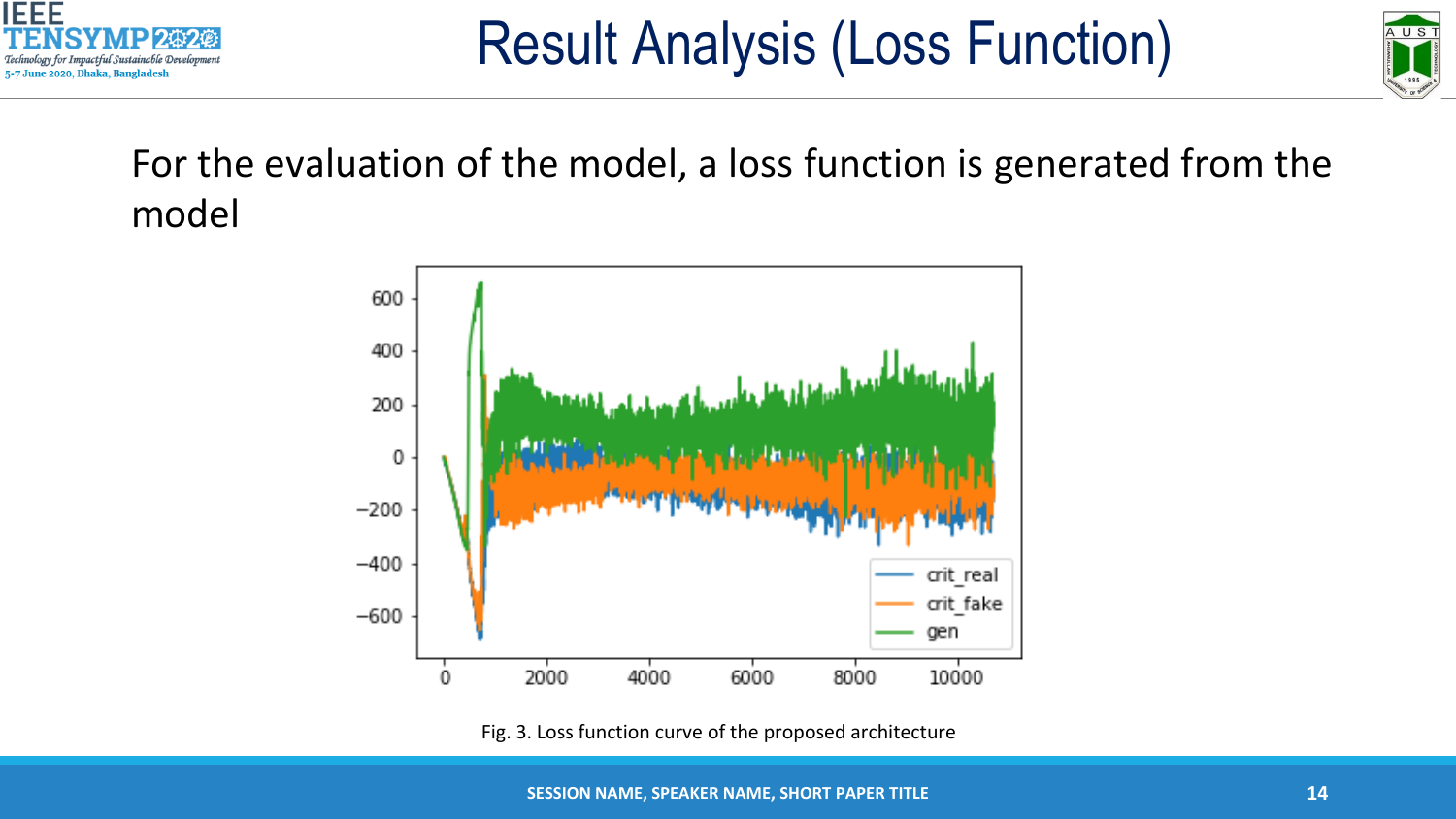



- $\triangleright$  Inception score (IS) is an objective function to evaluate the generated images
- ➢ The inception score of the model is **8.77** for 10 class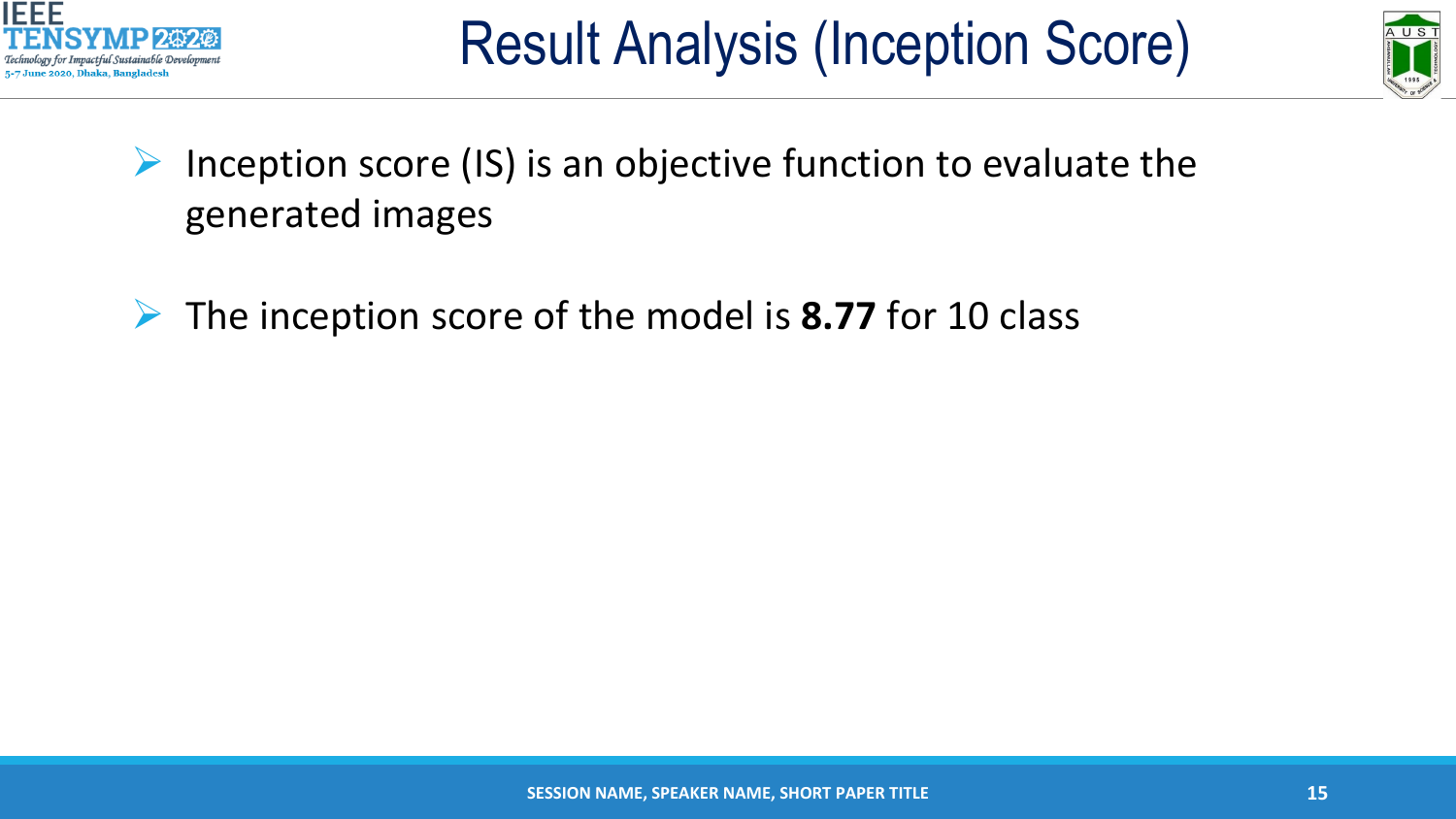



 $\triangleright$  Executing the proposed 13 layer architecture, the output from the architecture will be the generated synthetic images



Fig. 4. Generated images from the proposed model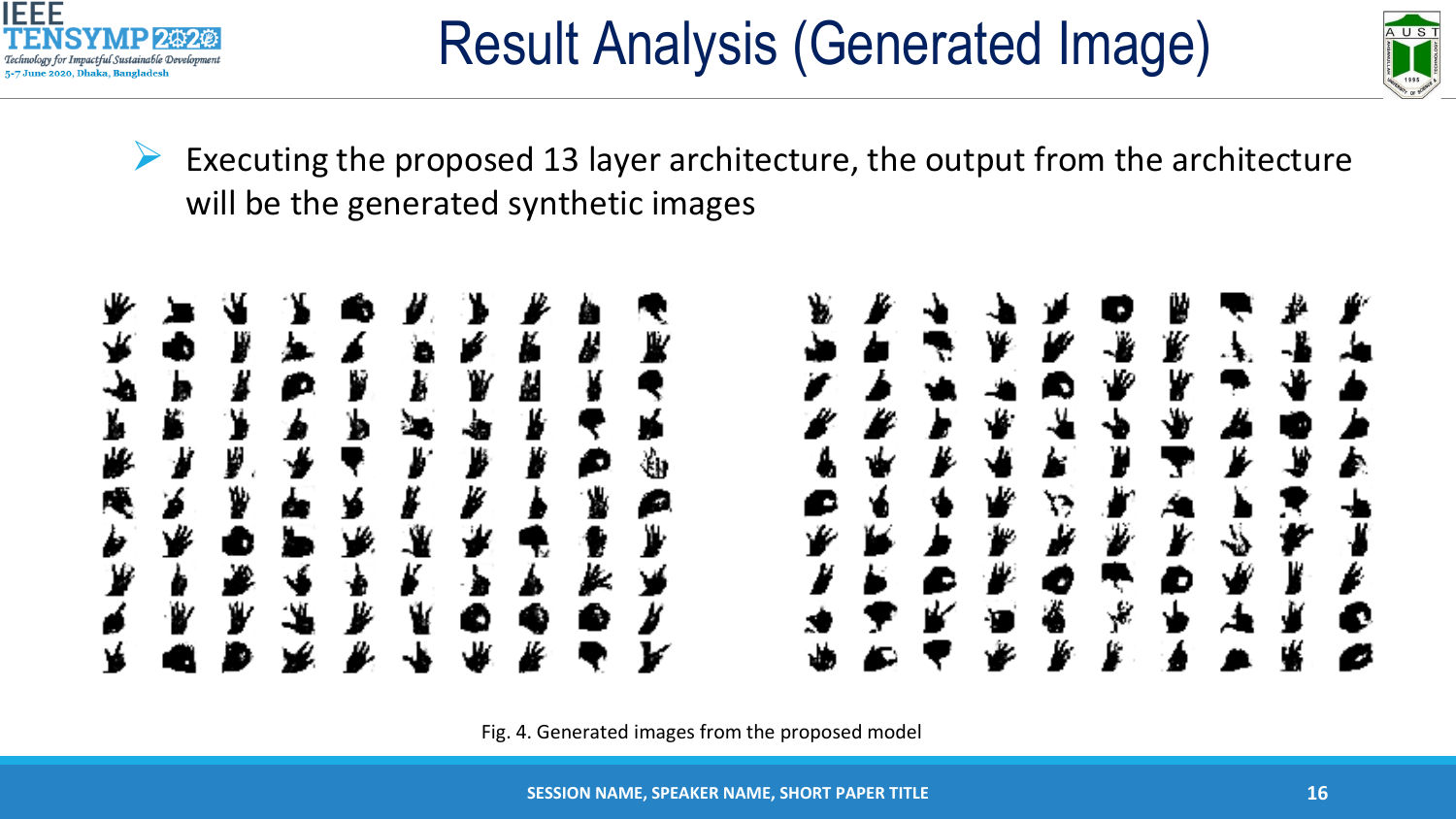





▶ Here we proposed a novel model to generate Bangla Sign Digit images .

 $\triangleright$  The model gives us an exceptional result as the inception score is 8.77.

 $\triangleright$  In the future, we will elaborate on the working procedure of the model on the video field and engage the spatial relationship of the pixels.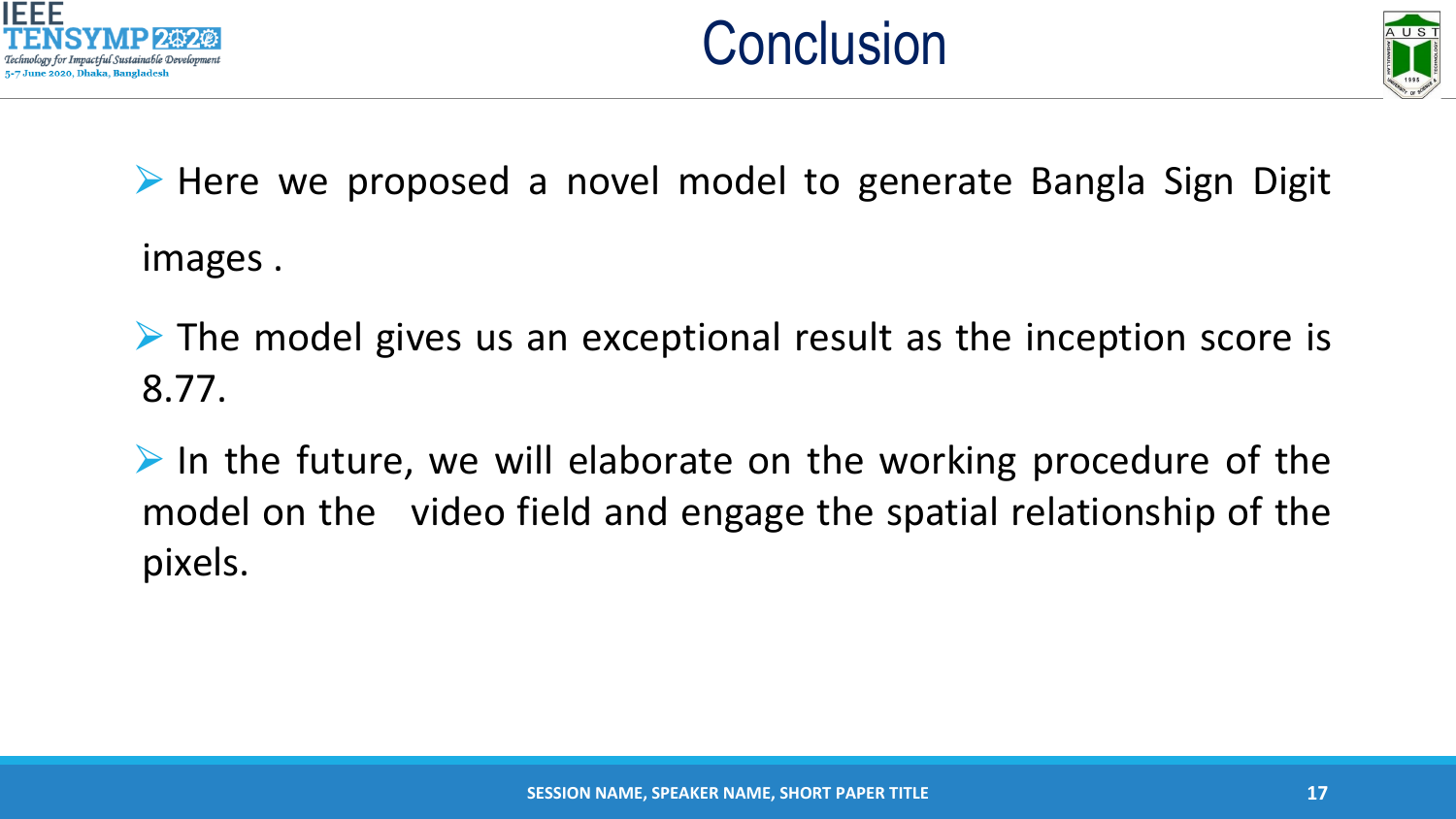





### Thank you

**SESSION NAME, SPEAKER NAME, SHORT PAPER TITLE 18 18 18 18 18 18**